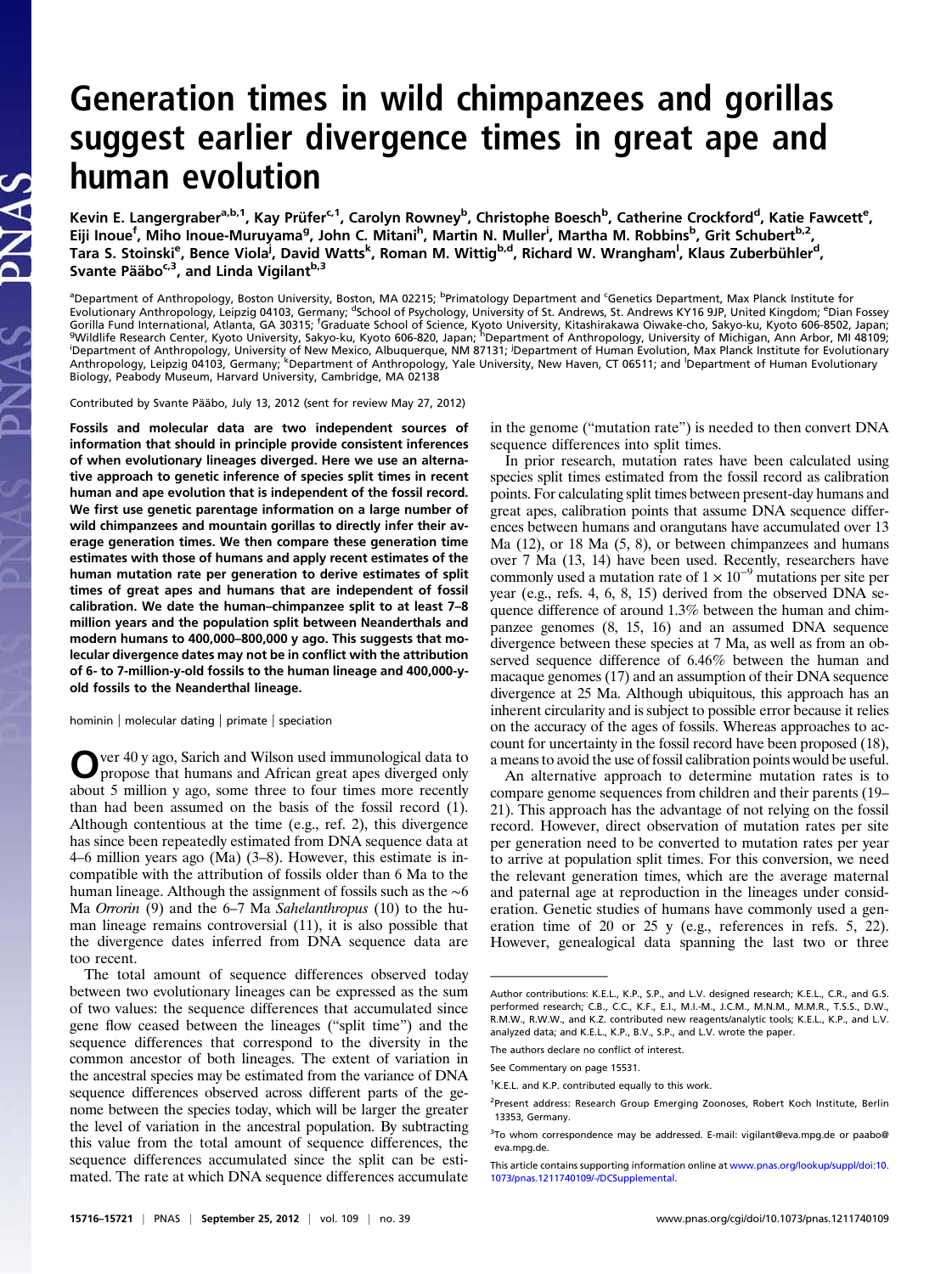centuries from three human populations suggest that the average generation time is  $30-32$  y  $(23-25)$ . In agreement with this finding, a comprehensive review considering estimated maternal age at first and last childbirth and age differences between spouses in contemporary hunter–gatherers as well as in foodproducing countries with varying levels of industrialization inferred an average human generation time of 29 y, with femaleand male-specific values of 26 and 32 y, respectively (22). Thus, both direct genealogical and indirect demographic studies conducted in a variety of societies, including those practicing a lifestyle thought to be representative of that of the human lineage for much of its evolutionary history (i.e., hunter–gatherer), are fairly consistent in suggesting that the average present-day human generation time is  $\sim$ 29 y and that it differs substantially between the sexes.

Previous estimates of split times have used a wide variety of generation times for great apes, including 25 y for chimpanzee, gorilla, and orangutan (5); 20 y for chimpanzee (13, 14) and orangutan (6) or 15 y for chimpanzees (26), gorillas (27), and chimpanzee, gorilla, and orangutan (3). These estimates appear to lack any explicit justification. A recent analysis used information from captive and wild populations regarding female age of first reproduction, interbirth interval, age of last reproduction, and survivorship to estimate female generation times of 22 y for chimpanzees and 20 for gorillas (28). These findings hint that some of the generation times commonly assumed in studies of great apes are excessively short. Furthermore, it is possible that, as is the case in humans, generation times of female great apes may not be representative of those of males.

Here we derive female and male generation times for presentday chimpanzees and gorillas from genetic parentage data collected from large numbers of offspring born into several wild social groups. We consider whether our data are consistent with the suggestion of a positive correlation between body size and generation time in great apes and humans, and explore the implications of our results for dating population split times among these lineages.

#### Results

Chimpanzee Generation Times. Using parentage information for 226 offspring born in eight wild chimpanzee communities, we find that the average age of parents is 24.6 y (Table 1). Among communities, the generation times range from 22.5 to 28.9 y, but no consistent difference is observed between western and eastern chimpanzees, suggesting that the variation may arise due to demographic stochasticity rather than consistent ecological or genetic differences between western and eastern chimpanzees.

Some of the chimpanzee communities are known to have experienced substantial mortality in the recent past due to epidemic disease. To check whether this may have altered reproductive patterns, we compared the average generation intervals for communities known to have experienced high infection-induced mortality (Tai North and South communities, Mahale M community, and Gombe Kasekela community) with those that have not (Budongo Sonso community and Kibale Kanyawara and Ngogo communities). The average generation time for the former communities was 24.9, whereas it was 24.3 for the latter. Thus, epidemic diseases are not likely to have drastically affected generation times in these chimpanzee communities.

The age of chimpanzee fathers ranged from 9.3 to 50.4 y, whereas age of mothers ranged from 11.7 to 45.4 y ([Fig. S1](http://www.pnas.org/lookup/suppl/doi:10.1073/pnas.1211740109/-/DCSupplemental/pnas.201211740SI.pdf?targetid=nameddest=SF1)). Thus, the potential reproductive span of males (41.1 y) is some 7 y, or 22%, longer than that of females (33.7 y). Nonetheless, because more than half (56.2%) of the offspring are produced by fathers between the ages of 15 and 25, whereas most offspring (77%) have mothers between the ages of 15 and 34, the average generation time for males and females is essentially the same (24.1 and 25.2 y, respectively).

Gorilla Generation Times. Using information on the parentage of 105 mountain gorilla offspring from two research sites, the average female and male generation times were 18.2 and 20.4 y, respectively, with an average of 19.3 y for both sexes (Table 1). Thus, generation times in gorillas are substantially shorter than in chimpanzees.

The ages of gorilla fathers ranged from 10.8 to 30.9 y, whereas the ages of gorilla mothers ranged from 7.3 to 38.0 y, suggesting that female gorillas reproduce over substantially longer periods than do males. In fact, we found that more than 75% of offspring were sired by males between the ages of 15 and 24, whereas the distribution of gorilla maternal ages varied considerably more [\(Fig. S1](http://www.pnas.org/lookup/suppl/doi:10.1073/pnas.1211740109/-/DCSupplemental/pnas.201211740SI.pdf?targetid=nameddest=SF1)). Thus, in contrast to chimpanzees, the potential reproductive lifespan of gorilla females is longer than for gorilla males.

Generation Times and Body Mass. Several life history characteristics, such as age of weaning, female age at maturity, and female age at first breeding, exhibit a positive relationship with body mass across primates (29). To evaluate whether generation time also increases with body size in the great apes, we compared generation times and body mass estimates. Supplementing our data with a recent estimate of orangutan female generation time

Table 1. Generation intervals for each chimpanzee and gorilla study community

|                     |                  | No. offspring | Mean generation interval, y |                   |       |                               |            |             |  |
|---------------------|------------------|---------------|-----------------------------|-------------------|-------|-------------------------------|------------|-------------|--|
| Taxa                | Study site       |               | Female                      | CI                | Male  | CI                            | Both sexes | CI          |  |
| Western chimpanzees | Taï-North        | 28            | 23.03                       |                   |       | 22.19-23.80 23.05 22.31-23.81 | 23.04      | 22.48-23.58 |  |
|                     | Taï-Middle       | 4             | 31.71                       |                   |       | 28.34-35.15 26.06 23.90-28.32 | 28.89      | 26.80-31.03 |  |
|                     | Taï-South        | 28            | 28.76                       |                   |       | 27.54-29.98 25.36 24.46-26.30 | 27.06      | 26.29-27.84 |  |
| Eastern chimpanzees | Gombe-Kasekela   | 31            | 24.62                       |                   |       | 24.24-25.00 21.84 21.75-21.93 | 23.23      | 23.03-23.43 |  |
|                     | Mahale-M         | 14            | 25.03                       |                   |       | 23.95-26.08 19.87 19.62-20.13 | 22.45      | 21.90-23.00 |  |
|                     | Kibale-Ngogo     | 72            | 24.5                        |                   |       | 23.80-25.22 23.57 23.05-24.13 | 24.04      | 23.60-24.48 |  |
|                     | Kibale-Kanyawara | 15            | 23.34                       |                   |       | 22.43-24.25 28.42 27.15-29.75 | 25.88      | 25.04-26.68 |  |
|                     | Budongo-Sonso    | 34            | 26.08                       |                   |       | 25.03-27.08 26.66 25.93-27.34 | 26.37      | 25.72-26.95 |  |
| All chimpanzees     |                  | 226           | 25.18                       |                   |       | 24.86-25.54 24.08 23.83-24.34 | 24.63      | 24.42-24.85 |  |
| Mountain gorillas   | Karisoke         | 97            | 18.18                       | 17.97-18.37 20.27 |       | 20.23-20.30                   | 19.22      | 19.12-19.32 |  |
|                     | Bwindi           | 8             | 18.26                       | 16.87–19.64       | 21.67 | 20.37-22.93                   | 19.97      | 18.96-20.88 |  |
| All gorillas        |                  | 105           | 18.19                       | 18.00-18.39 20.37 |       | 20.27-20.47                   | 19.28      | 19.17-19.39 |  |
| Humans*             | Hunter-gatherers | 157 societies | 25.6                        |                   | 31.5  |                               | 28.6       |             |  |
|                     | Countries        | 360 societies | 27.3                        |                   | 30.8  |                               | 29.1       |             |  |

\*Fenner 2005 (22). Species-wide averages for chimpanzees and gorillas and human values are shown in bold type.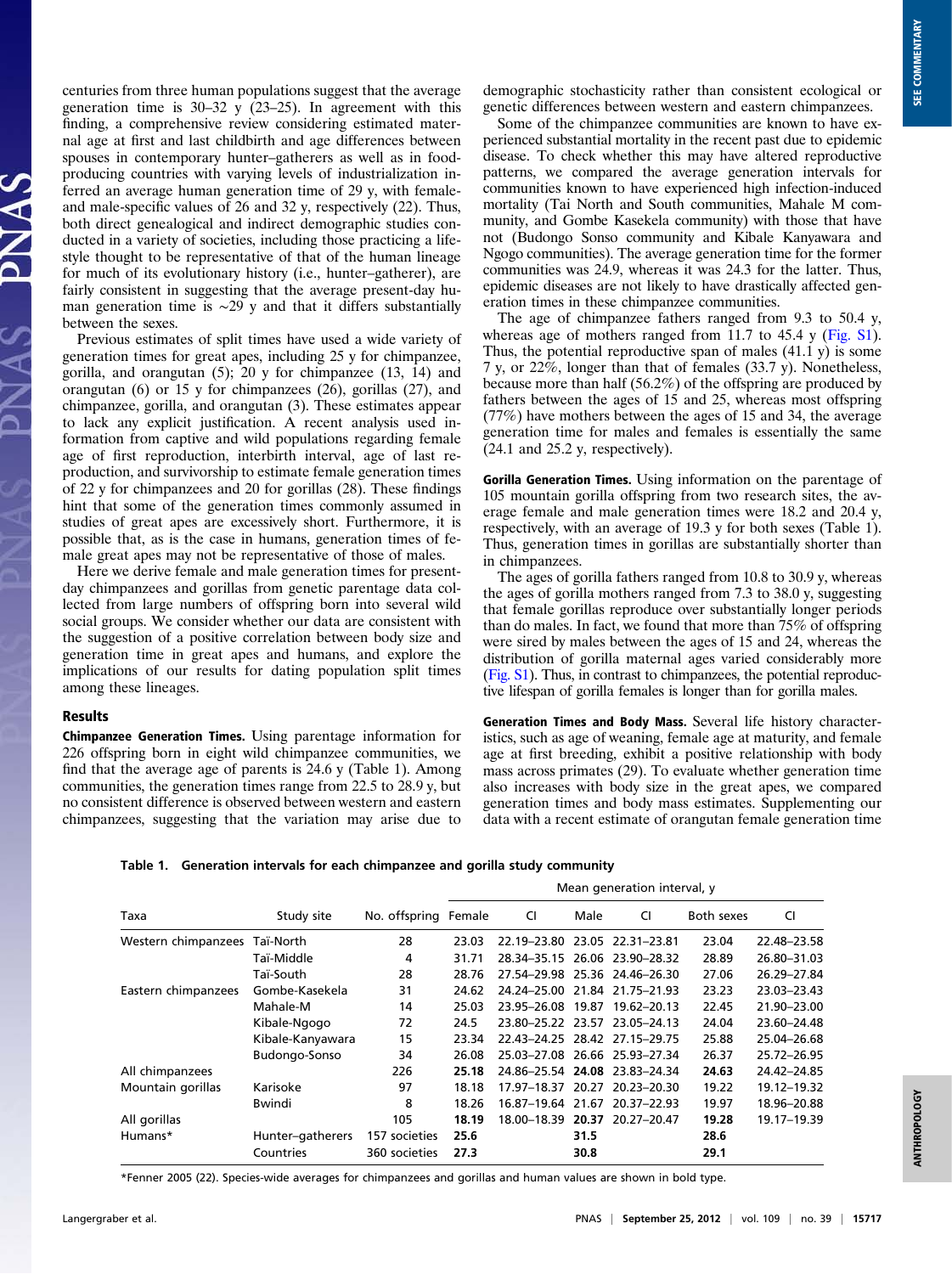based on demographic information (28), we find that humans, chimpanzees, and female orangutans display similar masses and generation times, whereas male and female gorillas have more than twice as large body masses yet short generation times, resulting in an overall negative association between mass and generation times in these taxa (females, generation time =  $-0.102$  mass + 33.5,  $R^2 = 0.88$ ; males, generation time =  $-0.059$ mass + 30.88,  $R^2 = 0.48$ ) ([Table S1\)](http://www.pnas.org/lookup/suppl/doi:10.1073/pnas.1211740109/-/DCSupplemental/pnas.201211740SI.pdf?targetid=nameddest=ST1).

Generation Times and Mutation Rates. DNA sequencing of human families has recently yielded four direct estimates of mutation rates ranging from  $0.97 \times 10^{-8}$  to 1.36 × 10<sup>-8</sup>/site/generation (19–21). When considering the average present-day human generation time of 29 y, this results in rates ranging from 0.33 to  $0.47 \times 10^{-9}$ /site/year.

Unfortunately, estimates of mutation rates per generation do not yet exist for apes. However, if we assume that they are similar to those in humans, we can apply the rates of  $0.97 \times 10^{-8}$ to 1.36  $\times$  10<sup>-8</sup>/site/generation to the generation time of 19 y derived from the gorilla, which yields mutation rates of 0.51– 0.72 × 10−<sup>9</sup> /site/year. Similarly, application of the human mutation rate per generation to the chimpanzee with a generation time of 25 y yields mutation rates of 0.39–0.54  $\times$  10<sup>-9</sup>/site/year. Because the gorilla has the shortest and the human the longest generation time among the great apes, this suggests that the mutation rate for African apes and humans is between  $0.33 \times 10^{-9}$ and  $0.72 \times 10^{-9}$ /site/year.

Species Split Times. We can use the observed generation times in apes and humans as well as observed mutation rates in human families to recalibrate the previously published split times among the human and ape evolutionary lineages. We assume that the common ancestor at each branch point had a generation time and mutation rate within the range described by the most extreme values of the present-day descendant species (Materials and Methods). Table 2 shows that the resulting estimates are all substantially older than those based on fossil calibrations of mutation rates. For example, we estimate the bonobo and chimpanzee split time at 1.5–2.6 million years, whereas previous estimates put it at less than 1 million years. We estimate the split time between the human and chimpanzee lineages at between 7 and 13 million years, whereas previous estimates range from 4 to 6 million years. We estimate the split between the gorilla lineage and the lineage leading to humans, chimpanzees, and bonobos at 8–19 million years, whereas previous estimates range between 6 and 7 million years.

#### Discussion

By using direct observations of generation times in gorillas and chimpanzees and rates of mutation per generation from direct observation of mutations in human families, we estimate the species split times of humans and apes without relying on external fossil calibration points. At 7–13 Ma our estimate of the chimpanzee–human split time is earlier than those previously derived from molecular dating using fossil calibration points but similar to the range of 6.5–10 Ma suggested by the fossil record (30).

Whereas the earliest fossil universally accepted to belong to the lineage leading to present-day humans rather than to chimpanzees, Australopithecus anamensis, is 4.2 Ma (31) and thus reconcilable with a molecularly inferred human–chimpanzee split time as recent as 5 Ma, the attribution of late Miocene (5–7 Ma) fossils to the hominin lineage has posed a problem. Our estimates make it possible to reconcile attribution of fossils such as Ardipithecus kaddaba (5.2–5.8 Ma) (32), Orrorin tugenensis (6 Ma) (9), and Sahelanthropus tchadensis (6–7 Ma) (10) to the hominin lineage with speciation times inferred from genetic evidence (Fig. 1). However, our estimates cannot address the controversy of whether specimens such as these truly belong to the lineage leading to present-day humans or to other, closely related lineages (11).

For the deeper time period of 7–13 Ma, the fossil record is even more limited and difficult to interpret (31, 33). Fossils from between 8 and 11 Ma in Africa include mainly Gorilla-sized forms, such as Samburupithecus (34), Nakalipithecus (35), and Chororapithecus, the last of which is dated to 10–10.5 Ma and suggested to represent an early member of the gorilla clade (36). Our estimate of 8–19 Ma for the split of the gorilla lineage from the human–chimpanzee ancestor would be largely consistent with the attribution of such forms to the gorilla lineage.

Even though not quantified here, our results also significantly push back the date of the split between orangutans and African apes. Paleontological data (e.g., ref. 37) have been combined with genetic data (38) to suggest that this split occurred outside of Africa, with a later "Back to Africa" migration of the common ancestor of African apes. The purported "early great ape" Pierolapithecus catalaunicus from Spain, dating to about 12.5–13 Ma (39), and the presence of numerous derived African ape traits in Late Middle Miocene fossils from Europe such as Rudapithecus and Hispanopithecus fit well with this hypothesis. A split between African apes and orangutans that predates 15 Ma would challenge this model and would either put these fossils on the orangutan lineage or place them as unrelated to present-day great apes.

For more recent periods of hominin evolution, the more recent dates provided here for the human–chimpanzee split resolve an apparent contradiction between genetic and paleontological data. Using a chimpanzee/human split of 5.6–8.3 Ma for cali-

Table 2. Original and recalibrated population split times from several recent studies

| Speciation | Original yearly<br>mutation rate | Original split<br>estimate, Ma | Generation<br>times |       | New yearly<br>mutation rate |       | New split<br>estimate, Ma |               |                                  |  |
|------------|----------------------------------|--------------------------------|---------------------|-------|-----------------------------|-------|---------------------------|---------------|----------------------------------|--|
| event      |                                  |                                | Lower               | Upper | Lower                       | Upper | Lower                     | Upper         | Reference                        |  |
| <b>HCG</b> | $1.0 \times 10e-9$               | 5.95                           | 19                  | 29    | 0.33                        | 0.72  | 8.31                      | 17.79         | Scally et al. 2012 (8)           |  |
| <b>HCG</b> | $1.0 \times 10e-9$               | 6.69                           | 19                  | 29    | 0.33                        | 0.72  | 9.35                      | 20.00         | Dutheil et al. 2009 (4)          |  |
| HC         | $1.0 \times 10e-9$               | 3.69                           | 25                  | 29    | 0.33                        | 0.54  | 6.78                      | 11.03         | Scally et al. 2012 (8)           |  |
| HC         | $1.0 \times 10e-9$               | 4.22                           | 25                  | 29    | 0.33                        | 0.54  | 7.76                      | 12.62         | Hobolth et al. 2011 (6)          |  |
| НC         | $1.0 \times 10e-9$               | 4.5                            | 25                  | 29    | 0.33                        | 0.54  | 8.27                      | 13.45         | Prüfer et al. 2012 (15)          |  |
| HC         | $1.0 \times 10e-9$               | 4.38                           | 25                  | 29    | 0.33                        | 0.54  | 8.05                      | 13.09         | Dutheil et al. 2009 (4)          |  |
| BC         | $1.0 \times 10e-9$               | 0.99                           | 25                  | 25    | 0.39                        | 0.54  | 1.82                      | 2.55          | Prüfer et al. 2012 (15)          |  |
| BC         | $1.0 \times 10e-9$               | $0.79 - 0.92$                  | 25                  | 25    | 0.39                        | 0.54  | $1.45 - 1.69$             | $2.04 - 2.37$ | Becquet and Przeworski 2007 (13) |  |
| wG-eG      | $0.96 \times 10e-9$              | $0.9 - 1.6$                    | 19                  | 19    | 0.51                        | 0.72  | $1.20 - 2.13$             | $1.69 - 3.01$ | Thalmann et al. 2007 (27)        |  |
| wG-eG      | $1.33 \times 10e-9$              | 0.92                           | 19                  | 19    | 0.51                        | 0.72  | 1.29                      | 1.80          | Becquet and Przeworski 2007 (13) |  |
|            |                                  |                                |                     |       |                             |       |                           |               |                                  |  |

BC, bonobo–chimpanzee split; HC, human–chimpanzee split; HCG, human–chimpanzee–gorilla split; wG–eG, western gorilla–eastern gorilla split.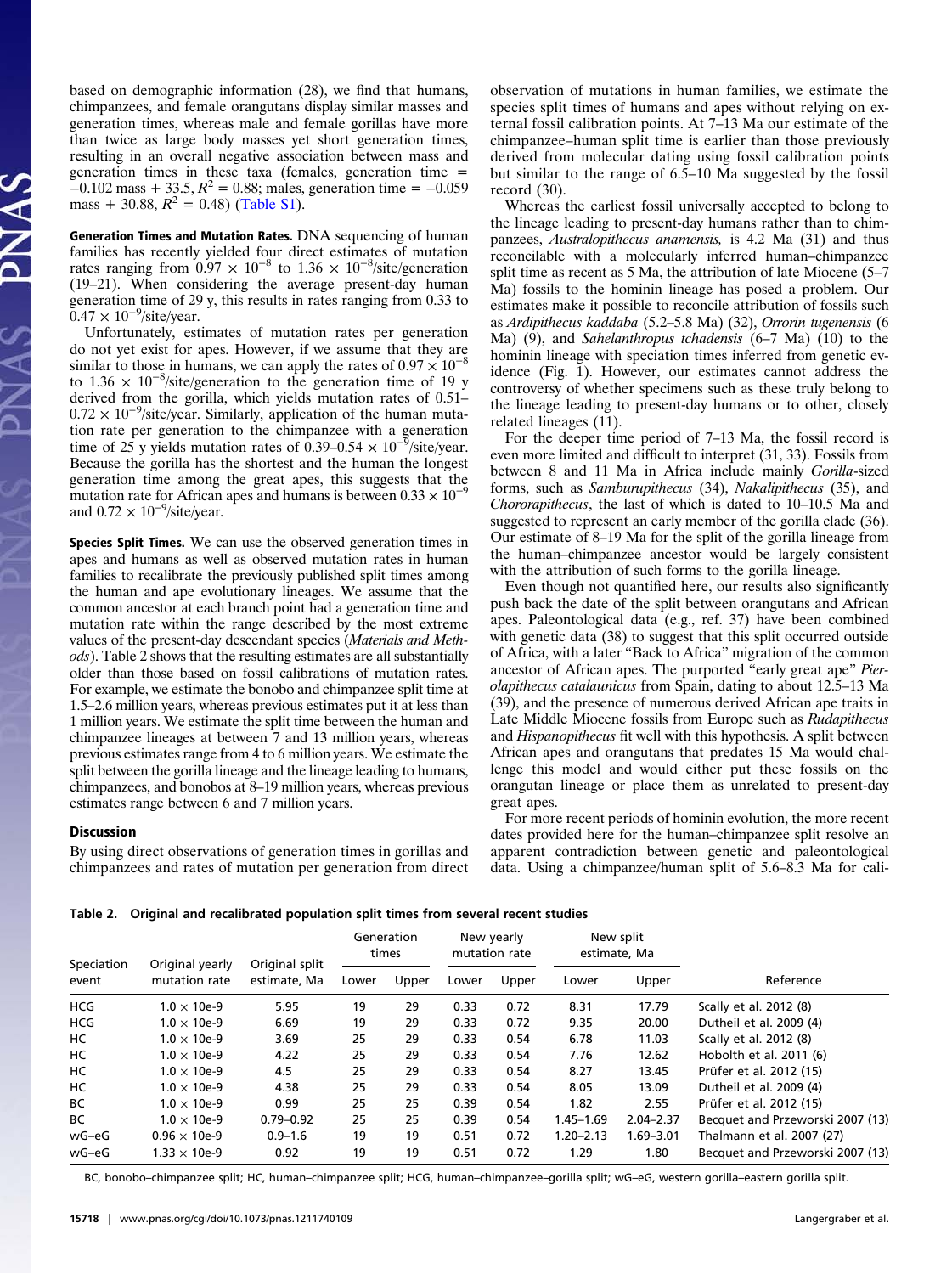

Fig. 1. Diagram illustrating the branching pattern and timing of the splits between humans, chimpanzees, bonobos, western gorillas, and eastern gorillas. The paler shading indicates the range of split times inferred in this study. Cartoon skulls indicate approximate age of the indicated fossil remains, but do not imply that these fossils were necessarily on those ancestral lineages or that entire crania actually exist for these forms.

bration, analyses of the Neanderthal genome indicated a population split between present-day humans and Neanderthals at 270–440 ka (40). This date appears to conflict with fossil evidence tracing the emergence of Neanderthal morphological characters over the course of the Middle Pleistocene in Europe (41). The earliest evidence for Neanderthal traits was proposed to date to 600 +∞/−66 ka at the Sima de Los Huesos (Atapuerca, Spain) (42), thus predating the genetically estimated population divergence times, but this date has been disputed on the basis of both the apparent conflict with the genetic data and on stratigraphic grounds (43). However, even if the early dates for Sima are disregarded, it is clear that fossils from oxygen isotope stage 11 (around 400 ka), such as the Swanscombe cranium, already show clear Neanderthal traits (44). Using the new human– chimpanzee split estimate and assuming generation times between 25 and 29 y would push back the human/Neanderthal split to 423,000–781,000 y, resolving this apparent conflict.

Recent attempts to model uncertainty in the fossil data used for molecular calibration also suggest earlier split times in the evolutionary history of apes with estimates of 6–10 Ma for the human–chimpanzee divergence and 7–12 Ma for the divergence of the gorilla (18). Our estimates of divergence dates have the advantage that they avoid fossil calibration points. However, it is possible that other aspects of our analysis may lead to unreliable split time inferences. First, because of the limited availability of data from the western gorilla species, we make the assumption that the average generation interval of mountain gorillas is applicable to both present-day species of the Gorilla genus. Although reliant primarily upon herbaceous vegetation, western gorillas also eat fruit much of the year, whereas fruit is nearly absent from the mountain gorilla habitat (45). More folivorous anthropoid primates are known to mature more quickly than similarly sized nonfolivorous primates (46), and indeed limited data from western gorillas suggest that females and males attain adulthood 2 and 3 y later, respectively, than the more folivorous mountain gorilla (47). This implies that the generation time in western gorillas may be on the order of 21 y, in contrast to the 19 y used here for gorilla generation time. However, because 19 is the shortest generation time observed among present-day mountain gorillas, chimpanzees, and humans, our use of this value is more conservative and simply contributes to a slightly broader range for the inferred split time for the divergence of the gorilla lineage from that leading to humans and chimpanzees, as well as to a broader range for the split time between the two gorilla species. As with western gorillas, parentage data for calculation of generation times in bonobos are lacking. However, neither extensive dietary differences between bonobos and chimpanzees nor substantial differences in developmental timing are apparent for these species and it is also relevant that we found no consistent differences in generation times between chimpanzees from western and eastern Africa. With regard to humans, highly similar estimates of generation time were obtained from demographic analysis of a large sample of less- and moredeveloped countries, a large sample of hunter–gatherer societies, and direct analysis of genealogies (22). In sum, except for the gorillas where marked ecological differences may contribute to a small degree of variation in generation time within the genus, the generation times used here seem reliable estimates for present-day great apes and humans.

A further notable assumption of our work is that the generation times calculated for present-day humans and great apes are valid proxies for their ancestors. It was recently suggested that a slowdown in mutation rate concomitant with an increase in body sizes and generation times has occurred in these lineages (8). However, there is an extraordinary diversity of ape body sizes in the fossil record since the Miocene (24 to 5 Ma) and it is difficult to know which ones may represent ancestors of presentday apes and humans (32). Even if fossil evidence strongly suggested an increase in the size of the ancestors of present-day apes and humans in the past, it is not clear that body mass is a good correlate of life history parameters related to generation time (48). Although our number of data points is necessarily limited, we found no correlation between mass and generation time in present-day apes and humans, and the notably short generation time for the relatively large mountain gorilla is consistent with the expectation that highly folivorous (46) as well as more terrestrial (49) species are expected to reproduce earlier than more frugivorous, arboreal primates. In accordance with the importance of diet and habitat use in influencing life-history parameters, it has been suggested that chimpanzees and orangutans represent the most appropriate living models for the potential life history variables of archaic hominins, and that the common ancestor of humans and chimpanzees exhibited a slow life history similar to that of present-day chimpanzees (50). Skeletal and dental analyses suggest that early hominins had growth patterns like those of present-day great apes, whereas *Homo erectus* and Neanderthals evolved slower development, but not to the extent seen in present-day humans (51, 52). Given the information available at this time, we suggest that the use of the ranges of the observed generation times in the present-day species, including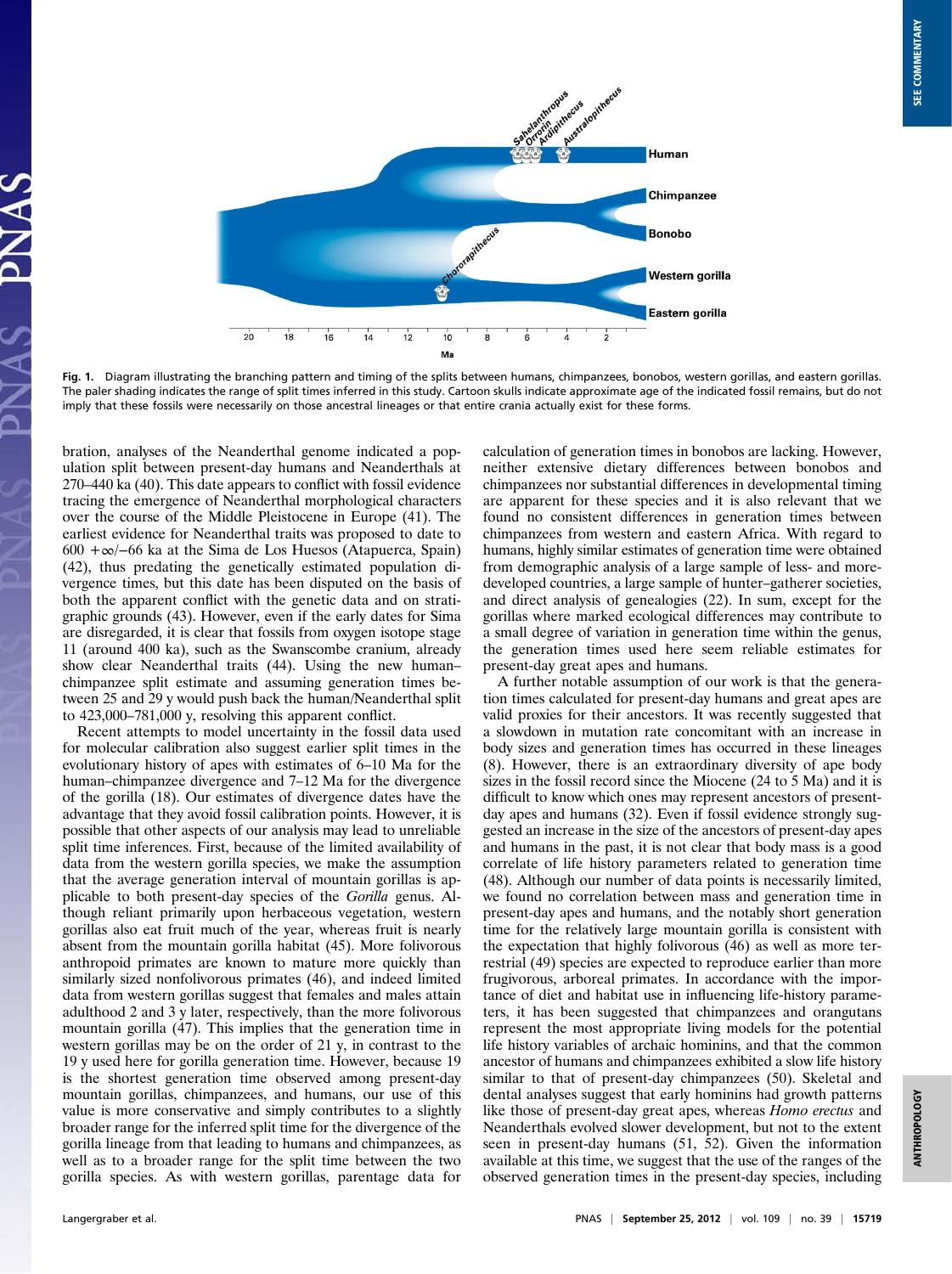the extremes represented by gorillas (with their comparatively fast life history and consequently short generation time) and humans (with their comparatively slow life history and consequently long generation time), results in conservatively broad estimates of hominid mutation rates and split times as shown (Table 2 and Fig. 1). Specifically, if we alternatively consider the human generation time of 29 y to be a recent phenomenon, and consider the chimpanzee generation time of 25 y to characterize the vast majority of evolution since the split between the gorilla and the chimpanzee/human lineages, we would infer the date of this split at 10.9–17.2 Ma, whereas the split between the lineages leading to chimpanzees and humans would be dated at 6.8– 11.6 Ma.

We also note that we explicitly assume that the mutation rates estimated by sequencing members of present-day human families are also applicable to our closest great ape relatives. This assumption, which is based on our close evolutionary relationship and lack of evidence for differences in rates of evolution among the human and African great ape lineages (7, 53), can be explicitly tested in the future by sequencing of great ape family trios. As an additional point for future consideration, we note that the original publications, which provide the population split times that we recalibrate here, use various approaches for filtering the data analyzed, for example, exclusion of repetitive sequences or highly mutable sites. Refinements of our population split time estimates may involve reexamination of the data, including consideration of different parts of the genome, or different types of substitutions. For example, it will be interesting to compare inferences from substitutions at CpG sites that may accumulate in a time-dependent fashion with other classes of substitutions that may accumulate in a generation-dependent fashion. However, thus far studies have shown that the inclusion or exclusion of CpG sites has little impact on the timing of the human-chimpanzee split (3, 7).

Finally, we note that the estimation of generation times in chimpanzees and gorillas derives from the long-term efforts of researchers who have invested years in habituating the animals to human observation to collect information on their natural behavior and life histories. This study illustrates the value of such approaches in aiding interpretation of genomic data and suggests that continued behavioral study of wild apes, in addition to increased understanding of their behavior and cultures, is necessary to complement genomic studies for a fuller understanding of the evolutionary history of our closest living relatives as well as our own species.

- 1. Sarich VM, Wilson AC (1967) Immunological time scale for hominid evolution. Science 158:1200–1203.
- 2. Uzzell T, Pilbeam D (1971) Phyletic divergence dates of hominoid primates: A comparison of fossil and molecular data. Evolution 25:615–635.
- 3. Burgess R, Yang Z (2008) Estimation of hominoid ancestral population sizes under Bayesian coalescent models incorporating mutation rate variation and sequencing errors. Mol Biol Evol 25:1979–1994.
- 4. Dutheil JY, et al. (2009) Ancestral population genomics: The coalescent hidden Markov model approach. Genetics 183:259–274.
- 5. Hobolth A, Christensen OF, Mailund T, Schierup MH (2007) Genomic relationships and speciation times of human, chimpanzee, and gorilla inferred from a coalescent hidden Markov model. PLoS Genet 3:e7.
- 6. Hobolth A, Dutheil JY, Hawks J, Schierup MH, Mailund T (2011) Incomplete lineage sorting patterns among human, chimpanzee, and orangutan suggest recent orangutan speciation and widespread selection. Genome Res 21:349–356.
- 7. Patterson N, Richter DJ, Gnerre S, Lander ES, Reich D (2006) Genetic evidence for complex speciation of humans and chimpanzees. Nature 441:1103–1108.
- 8. Scally A, et al. (2012) Insights into hominid evolution from the gorilla genome sequence. Nature 483:169–175.
- 9. Senut B, et al. (2001) First hominid from the Miocene (Lukeino Formation, Kenya). Earth and Planetary Sciences 332:137–144.
- 10. Brunet M, et al. (2002) A new hominid from the Upper Miocene of Chad, Central Africa. Nature 418:145–151.

### Materials and Methods

Details regarding the analyses can be found in [SI Materials and Methods](http://www.pnas.org/lookup/suppl/doi:10.1073/pnas.1211740109/-/DCSupplemental/pnas.201211740SI.pdf?targetid=nameddest=STXT). In brief, we compiled the ages of the genetically confirmed mothers and fathers of offspring born into eight chimpanzee groups and six mountain gorilla groups habituated to human observation. We did not limit our sample to individuals whose ages are exactly known because this would lead to a downward bias in the estimation of the generation length, as older individuals are more likely to have been born before the start of long-term research on a particular group. Instead, we included in our study individuals whose ages were estimated using standard morphological, behavioral, and life history criteria established from known-aged individuals and systematically incorporated estimation of ranges of minimum and maximum birthdates symmetrical about the assigned birthdate.

For the split time estimation, we first took the lowest and highest estimates of mutation rates in human families of 0.97  $\times$  10<sup>-8</sup> to 1.36  $\times$  10<sup>-8</sup>/site/ generation and applied the estimated generation times of 19, 25, and 29 y for gorillas, chimpanzees, and humans to arrive at low and high estimates of yearly mutation rates given each of these generation times. For example, the chimpanzee generation time of 25 y yields a rate of 0.39–0.54  $\times$  10<sup>-9</sup> mutations/site/year, whereas the human generation time of 29 y yields a rate of 0.33–0.46  $\times$  10<sup>-9</sup> mutations/site/year. For each split we then chose lower and upper bounds for the yearly mutation rates based upon the extreme values inferred for the taxa under consideration. For example, we assumed that the generation time of the common ancestor of chimpanzees and humans was between 25 and 29 y, the values for present-day chimpanzees and humans, respectively, and thus used the mutation rates of 0.33 and 0.54 mutations/site/year (Table 2). Similarly, the common ancestor of gorillas, chimpanzees, and humans is assumed to have a generation time between 19 and 29 y and we thus used a correspondingly broader set of mutation rates. We adjusted previously published split times (Table 2) by multiplying with the factor  $\mu_{old}/\mu_{new}$ , where  $\mu_{old}$  corresponds to the previously used mutation rate per year and  $\mu_{new}$  to our upper and lower bounds based on the range of per generation mutation rates and generation intervals appropriate for the split under consideration.

No explicit mutation rate was assumed for the calculation of the split times of Neanderthals and present-day humans in the original publication (41). However, the authors use a range of nuclear divergence times for orangutan– human to arrive at a human–chimpanzee divergence time of 5.6–8.3 million years. To recalibrate the Neanderthal split time, we use the published nuclear divergence of ca. 1.3% between human and chimpanzee (8, 16) to convert these values to a mutation rate per year (corresponding to 1.1–0.7  $\times$  10<sup>-9</sup>).

Note added in proof. We wish to draw attention to another paper using an inferred per generation mutation rate to estimate the time of the human and chimpanzee species split without reference to a fossil calibration point (54).

ACKNOWLEDGMENTS. We thank A. Abraham for laboratory assistance, R. Mundry for assistance with estimation of uncertainties in average parental ages, the three reviewers, W.-H. Li for helpful comments on the manuscript, and the many agencies and governments that support the field research (see [SI ACKNOWLEDGMENTS](http://www.pnas.org/lookup/suppl/doi:10.1073/pnas.1211740109/-/DCSupplemental/pnas.201211740SI.pdf?targetid=nameddest=STXT)). This project was funded by the Max Planck Society. K.E.L. was supported by a fellowship from the Alexander von Humboldt Foundation.

- 11. Wood B, Harrison T (2011) The evolutionary context of the first hominins. Nature 470: 347–352.
- 12. Glazko GV, Nei M (2003) Estimation of divergence times for major lineages of primate species. Mol Biol Evol 20:424–434.
- 13. Becquet C, Przeworski M (2007) A new approach to estimate parameters of speciation models with application to apes. Genome Res 17:1505–1519.
- 14. Caswell JL, et al. (2008) Analysis of chimpanzee history based on genome sequence alignments. PLoS Genet 4:e1000057.
- 15. Prüfer K, et al. (2012) The bonobo genome compared with the chimpanzee and human genomes. Nature 486:527–531.
- 16. Chimpanzee Sequencing and Analysis Consortium (2005) Initial sequence of the chimpanzee genome and comparison with the human genome. Nature 437:69–87.
- 17. Gibbs RA, et al.; Rhesus Macaque Genome Sequencing and Analysis Consortium (2007) Evolutionary and biomedical insights from the rhesus macaque genome. Science 316:222–234.
- 18. Wilkinson RD, et al. (2011) Dating primate divergences through an integrated analysis of palaeontological and molecular data. Syst Biol 60:16–31.
- 19. Roach JC, et al. (2010) Analysis of genetic inheritance in a family quartet by wholegenome sequencing. Science 328:636–639.
- 20. Awadalla P, et al. (2010) Direct measure of the de novo mutation rate in autism and schizophrenia cohorts. Am J Hum Genet 87:316–324.
- 21. Consortium GP; 1000 Genomes Project Consortium (2010) A map of human genome variation from population-scale sequencing. Nature 467:1061–1073.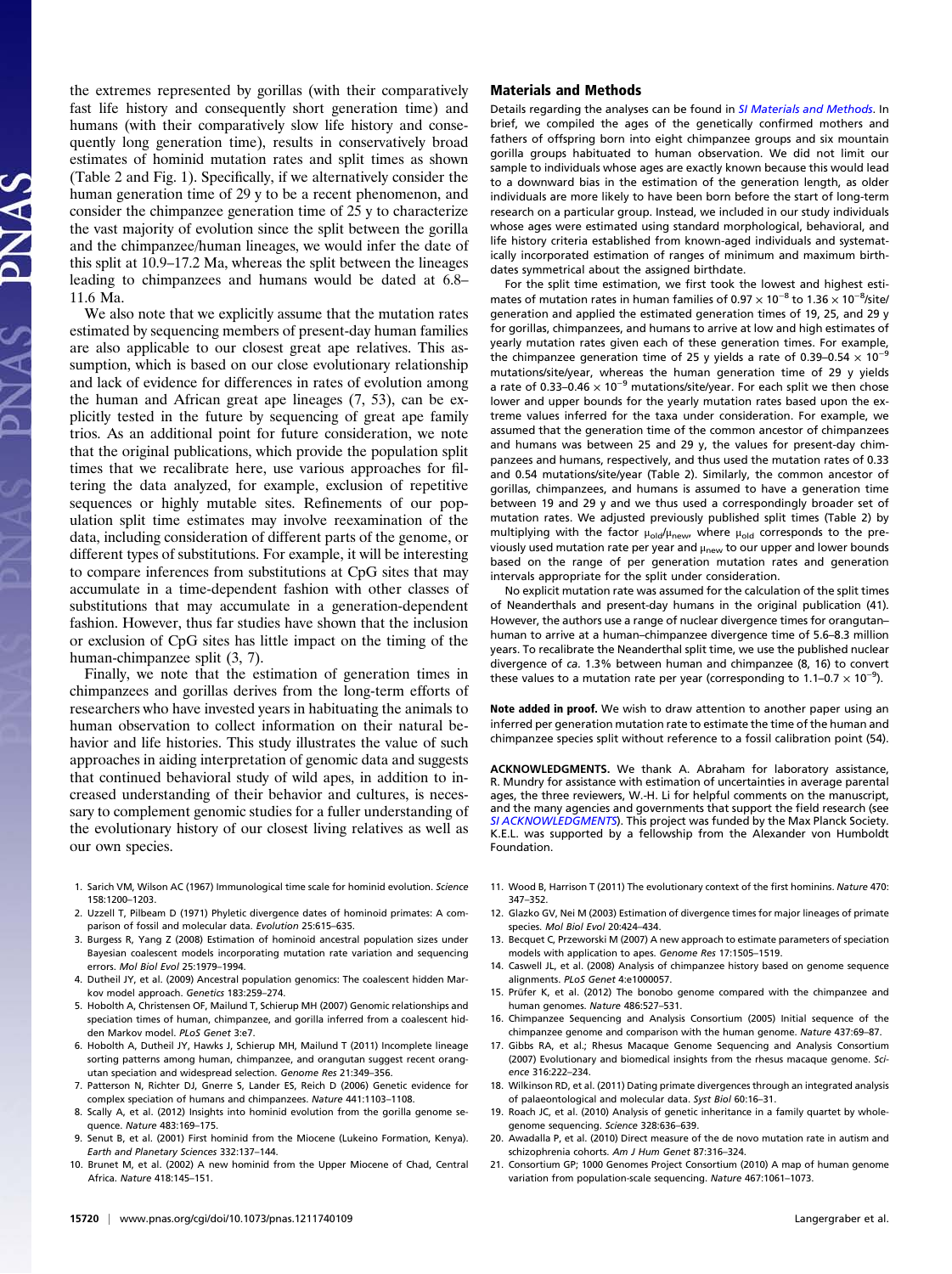- 22. Fenner JN (2005) Cross-cultural estimation of the human generation interval for use in genetics-based population divergence studies. Am J Phys Anthropol 128: 415–423.
- 23. Helgason A, Hrafnkelsson B, Gulcher JR, Ward R, Stefánsson K (2003) A populationwide coalescent analysis of Icelandic matrilineal and patrilineal genealogies: Evidence for a faster evolutionary rate of mtDNA lineages than Y chromosomes. Am J Hum Genet 72:1370–1388.
- 24. Matsumura S, Forster P (2008) Generation time and effective population size in Polar Eskimos. Proc Biol Sci 275:1501–1508.
- 25. Tremblay M, Vézina H (2000) New estimates of intergenerational time intervals for the calculation of age and origins of mutations. Am J Hum Genet 66:651–658.
- 26. Won YJ, Hey J (2005) Divergence population genetics of chimpanzees. Mol Biol Evol 22:297–307.
- 27. Thalmann O, Fischer A, Lankester F, Pääbo S, Vigilant L (2007) The complex evolutionary history of gorillas: Insights from genomic data. Mol Biol Evol 24:146–158.
- 28. Wich SA, et al. (2009) Orangutan life history variation. Orangutans: Geographic Variation in Behavioral Ecology and Conservation, eds Wich SA, Utami Atmoko SS, Mitra Setia T, van Schaik CP (Oxford Univ Press, Oxford).
- 29. Harvey PH, Clutton-Brock TH (1985) Life history variation in primates. Evolution 39: 559–581.
- 30. Benton MJ, Donoghue PCJ (2007) Paleontological evidence to date the tree of life. Mol Biol Evol 24:26–53.
- 31. Harrison T (2010) Anthropology. Apes among the tangled branches of human origins. Science 327:532–534.
- 32. Haile-Selassie Y, Suwa G, White TD (2004) Late Miocene teeth from Middle Awash, Ethiopia, and early hominid dental evolution. Science 303:1503–1505.
- 33. Bernor RL (2007) New apes fill the gap. Proc Natl Acad Sci USA 104:19661–19662.
- 34. Ishida H, Pickford M (1997) A new Late Miocene hominoid from Kenya: Samburupithecus kiptalami gen. et sp. nov. Comptes Rendus de l'Académie des Sciences Earth and Planetary Science 325:823–829.
- 35. Kunimatsu Y, et al. (2007) A new Late Miocene great ape from Kenya and its implications for the origins of African great apes and humans. Proc Natl Acad Sci USA 104:19220–19225.
- 36. Suwa G, Kono RT, Katoh S, Asfaw B, Beyene Y (2007) A new species of great ape from the late Miocene epoch in Ethiopia. Nature 448:921–924.
- 37. Begun DR, Ward CW, Rose MD (1997) Miocene hominoid evolution and adaptations. Function, Phylogeny and Fossils, eds Begun DR, Ward CW, Rose MD (Plenum, New York), pp 389–415.
- 38. Stewart CB, Disotell TR (1998) Primate evolution: in and out of Africa. Curr Biol 8: R582–R588.
- 39. Moyà-Solà S, Köhler M, Alba DM, Casanovas-Vilar I, Galindo J (2004) Pierolapithecus catalaunicus, a new Middle Miocene great ape from Spain. Science 306:1339–1344.
- 40. Green RE, et al. (2010) A draft sequence of the Neandertal genome. Science 328: 710–722.
- 41. Hublin JJ (2009) Out of Africa: Modern human origins special feature: The origin of Neandertals. Proc Natl Acad Sci USA 106:16022–16027.
- 42. Bischoff JL, et al. (2007) High-resolution U-series dates from the Sima de los Huesos yields 600 +∞/−66 kyrs: Implications for the evolution of the Neanderthal lineage. J Archaeol Sci 34:763–770.
- 43. Endicott P, Ho SY, Stringer C (2010) Using genetic evidence to evaluate four palaeoanthropological hypotheses for the timing of Neanderthal and modern human origins. J Hum Evol 59:87–95.
- 44. Stringer CB, Hublin J (1999) New age estimates for the Swanscombe hominid, and their significance for human evolution. J Hum Evol 37:873–877.
- 45. Rogers ME, et al. (2004) Western gorilla diet: A synthesis from six sites. Am J Primatol 64:173–192.
- 46. Leigh SR (1994) Ontogenetic correlates of diet in anthropoid primates. Am J Phys Anthropol 94:499–522.
- 47. Breuer T, Hockemba MB, Olejniczak C, Parnell RJ, Stokes EJ (2009) Physical maturation, life-history classes and age estimates of free-ranging western gorillas—insights from Mbeli Bai, Republic of Congo. Am J Primatol 71:106–119.
- 48. Kelley J, Schwartz GT (2010) Dental development and life history in living African and Asian apes. Proc Natl Acad Sci USA 107:1035–1040.
- 49. Van Schaik C, Deaner R (2003) Life history and cognitive evolution in primates. Animal Social Complexity: Intelligence, Culture, and Individualized Societies, eds de Waal F, Tyack P (Harvard Univ Press, Cambridge, MA), pp 5–25.
- 50. Robson SL, Wood B (2008) Hominin life history: Reconstruction and evolution. J Anat 212:394–425.
- 51. Dean MC, Lucas VS (2009) Dental and skeletal growth in early fossil hominins. Ann Hum Biol 36:545–561.
- 52. Smith TM, et al. (2010) Dental evidence for ontogenetic differences between modern humans and Neanderthals. Proc Natl Acad Sci USA 107:20923–20928.
- 53. Chen F-C, Li W-H (2001) Genomic divergences between humans and other hominoids and the effective population size of the common ancestor of humans and chimpanzees. Am J Hum Genet 68:444–456.
- 54. Sun, et al. (2012) A direct characterization of human mutation based on microsatellites. Nature Genetics, in press.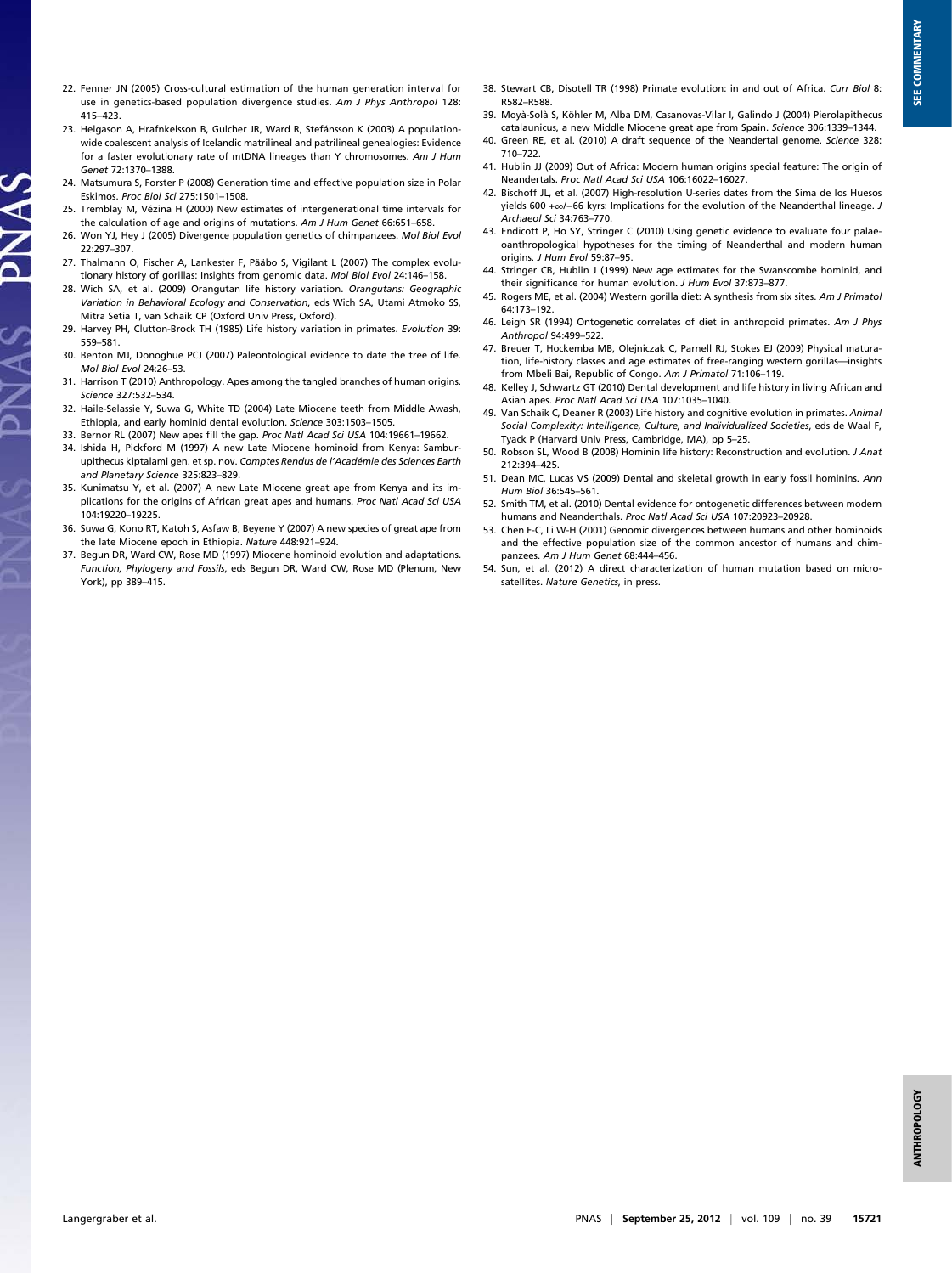# Supporting Information

# Langergraber et al. 10.1073/pnas.1211740109

## SI Materials and Methods

Ape Study Groups. For all offspring considered, we used data from genetic parentage analysis to confirm the identity of the mother and to assign paternity. Parentage assignments were done using nine or more autosomal microsatellite markers applied to DNA derived from noninvasive samples as described in detail in the respective publications (see below). Noninvasive samples for genetic analysis are rarely obtained before chimpanzee infants reach 3 y of age (1, 2) and we found results were consistent when either including or excluding chimpanzee infants who did not survive to the age of 5 (see below). With one exception of an offspring who survived only until age 2, only offspring who had reached the age of 3 y were included in the gorilla analysis.

Research on western chimpanzees (Pan troglodytes verus) in the Taï National Park, Côte d'Ivoire began in the 1980s. Our ongoing genetic assessments of paternity have resulted in parentage assignments for 60 offspring born into three groups between 1987 and 2007 (1). Also included in our analyses are data from several long-term eastern chimpanzee (Pan troglodytes schweinfurthii) research sites. We used the published ages of the genetically identified parents of 31 offspring at Gombe National Park, Tanzania (2). Genetically determined parentage data are also available for 14 offspring born into the M group at Mahale Mountains National Park, Tanzania (3). We determined the parentage of 72 offspring of the Ngogo community and 15 offspring of the Kanyawara community, both in Kibale National Park, Uganda (4). Finally, we determined the parentage of a total of 34 offspring of the Sonso community in Budongo Forest Reserve, Uganda (5).

Beginning in the late 1960s, researchers affiliated with the Karisoke Research Center have monitored births, deaths, and dispersal events in several groups of mountain gorillas (Gorilla beringei beringei) living in the Virunga Volcanoes region of Rwanda, Uganda and the Democratic Republic of Congo. Approximately half of mountain gorilla groups contain more than one male of reproductive age, and ongoing genetic studies of paternity begun in the late 1990s have revealed, to date, parentage for 97 offspring born into five multimale groups between 1986 and 2007 (6). Another population of mountain gorillas lives in the Bwindi Impenetrable National Park, Uganda, and we also have genetic parentage information for eight offspring born in one multimale social group from this population (7).

Estimation of Birthdates. It is difficult to determine the exact birthdates of wild chimpanzees and gorillas because  $(i)$  they are long-lived relative to the duration of most studies,  $(ii)$  many individuals are not born in the study group but immigrate from outside (most females in chimpanzees and both males and females in gorillas), and (iii) fission–fusion sociality in chimpanzees prevents continuous observation of all group members. Thus, we did not observe the births of many individuals and their exact ages are therefore unknown. To account for the influence of the uncertainty surrounding our age estimates on our estimates of generation lengths, we began by assigning a birthdate to every individual included in our study. We used published birthdates for the Gombe Kasekela community, which for some individuals were available as exact dates but in others only to the closest year (2). Assigned birthdates for other study groups were based on long-term demographic records. We then assigned a minimum and maximum possible birthdate for each individual. These ranges of potential birthdates were symmetrical about the assigned birthdate and were generally smaller for offspring than for parents, for natal individuals than for individuals who had immigrated from outside the study group, for younger individuals than for older individuals, and for individuals from study groups that had been studied longer. The range in potential birthdates varied from 0 d (i.e., the individual's exact birthdate was known because its birth was observed or could be reliably inferred from the dates the mother was observed without and with a new infant) to 10 y (i.e., the standard potential birthdate range we gave to individuals who were already judged to be "old" by the time the study began), with an average of 3.8 y for chimpanzees and 0.8 y for gorillas. Each individual could contribute more than one data point to the calculation of this average, as individuals could be parents of multiple offspring and could occur as both parents and as offspring. We then set each individual's range of potential birthdates as a normal distribution with a SD equal to half the size of the potential range. We then randomly drew a birthdate from the offspring's and/or the mother's and father's normal distribution of potential birthdates, calculated the difference between these dates in years, repeating this procedure 10,000 times to calculate averages and confidence intervals of malespecific, female-specific, and overall generation length.

### SI Results

Data from some chimpanzee populations suggest that only about half of offspring born survive to age 5 (8). If juvenile mortality is independent of the age classes of the parents, this will not affect the results concerning the average generation intervals. However, it is possible that offspring born to certain age classes of parents, such as young mothers, experience particularly high mortality, and inclusion of these offspring would consequently downwardly bias the estimated generation interval of females. However, any such effect should be reduced by the fact that fecal sample collection from very young chimpanzees is difficult and so our dataset consists mainly of individuals who survived at least until approximately age 3. Nonetheless, to look for an effect of infant mortality on inferred average maternal age, we compared the average generation intervals obtained when including and excluding the 18 of the 60 analyzed offspring in the Taї chimpanzee communities that did not survive to the age of 5. We found that the average age of mothers was similar (20.0 for all offspring and 23.6 for only offspring surviving at least to age 5) and that the average age of the mothers of offspring who survived long enough to be sampled but not past the age of 5 years was 28.3, suggesting that our results are not influenced by inclusion of data on nonsurviving offspring of very young mothers. Similarly, the male generation interval in Taï chimpanzees did not differ when nonsurviving offspring were excluded (23.0 and 22.7 for all and surviving offspring, respectively).

In mountain gorillas, 27% of 181 offspring died before the age of 3, but infant mortality was not significantly correlated with maternal age  $(9)$ .

SI Acknowledgements. We acknowledge the important contributions by the late Toshisada Nishida and Osamu Takenaka and the ongoing work by Michio Nakamura to research at Mahale. We thank the Uganda Wildlife Authority and the Uganda National Council of Science and Technology for permission to conduct research at Bwindi, Budongo, Kanyawara, and Ngogo; the Institute of Tropical Forest Conservation for support of research at Bwindi; the Tanzania Commission for Science and Technology; Tanzania Wildlife Research Institute; and Tanzania National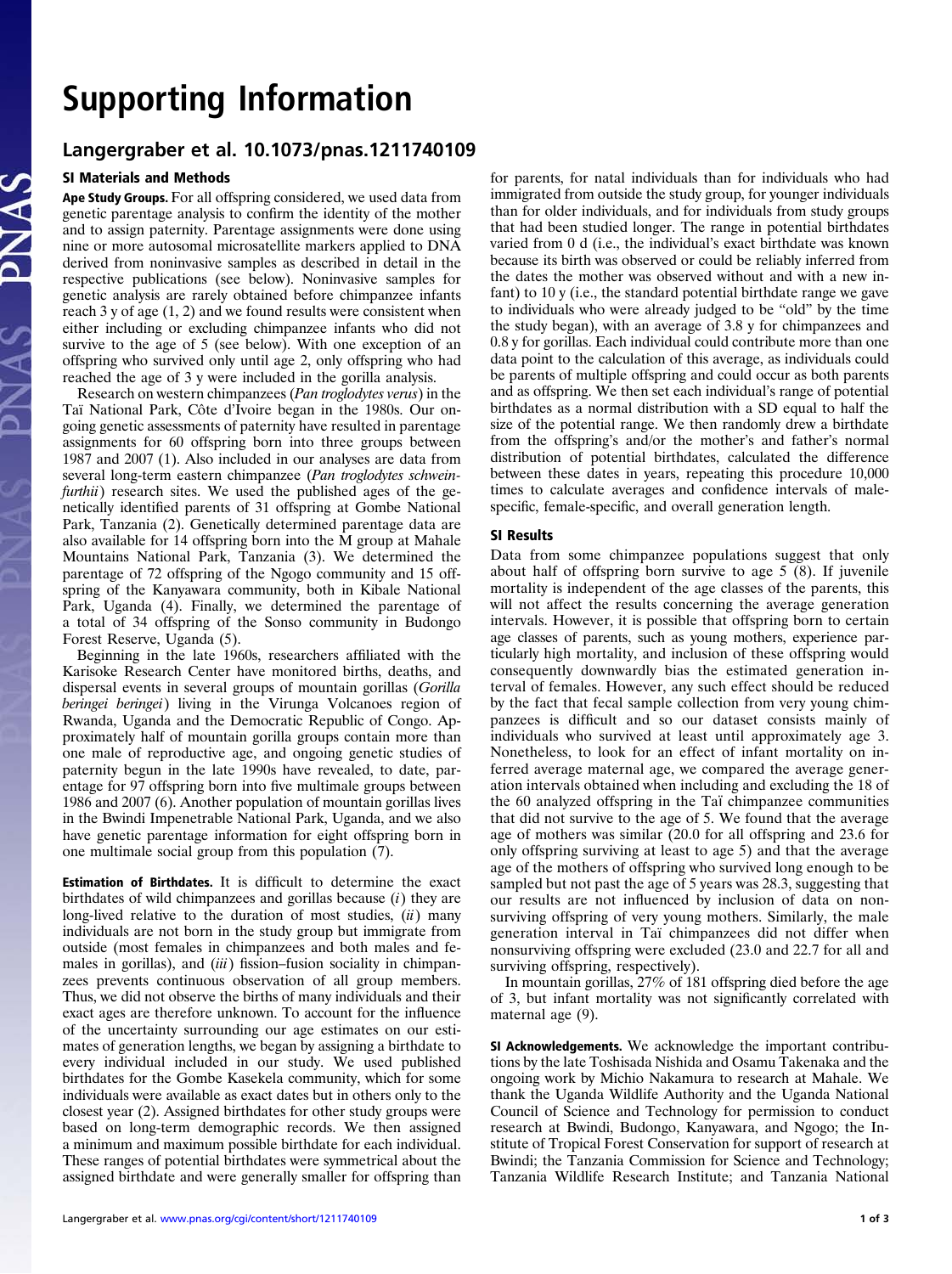Parks, Mahale Mountains National Park, and Mahale Mountains Wildlife Research Centre for supporting research at Mahale. The Karisoke Research Center is a project of the Dian Fossey Gorilla Fund International (DFGFI). DFGFI thanks the Rwandan government and national park authorities for their long-term commitment to gorilla conservation and their support of the Karisoke Research Center. Research at Kanyawara is funded by the Leakey Foundation, National Science Foundation (NSF)

1. Boesch C, Kohou G, Néné H, Vigilant L (2006) Male competition and paternity in wild chimpanzees of the Taï forest. Am J Phys Anthropol 130:103–115.

 $\mathbf{A}$ 

- 2. Wroblewski EE, et al. (2009) Male dominance rank and reproductive success in chimpanzees, Pan troglodytes schweinfurthii. Anim Behav 77:873–885.
- 3. Inoue E, Inoue-Murayama M, Vigilant L, Takenaka O, Nishida T (2008) Relatedness in wild chimpanzees: Influence of paternity, male philopatry, and demographic factors. Am J Phys Anthropol 137:256–262.
- 4. Langergraber KE, Mitani JC, Vigilant L (2007) The limited impact of kinship on cooperation in wild chimpanzees. Proc Natl Acad Sci USA 104:7786–7790.
- 5. Newton-Fisher NE, Thompson ME, Reynolds V, Boesch C, Vigilant L (2010) Paternity and social rank in wild chimpanzees (Pan troglodytes) from the Budongo Forest, Uganda. Am J Phys Anthropol 142:417–428.

Grants 9807448 and 0416125, the National Geographic Society, and the Wenner Gren Foundation. Research at Ngogo is supported by the Leakey Foundation; the National Geographic Society; NSF Grants SBR-9253590, BCS-0215622, and IOB-0516644; the University of Michigan; Yale University; Boston University; and the Max Planck Society. The Royal Zoological Society of Scotland provides core funding to the Budongo Conservation Field Station.

- 6. Bradley BJ, et al. (2005) Mountain gorilla tug-of-war: Silverbacks have limited control over reproduction in multimale groups. Proc Natl Acad Sci USA 102:9418–9423.
- 7. Nsubuga AM, Robbins MM, Boesch C, Vigilant L (2008) Patterns of paternity and group fission in wild multimale mountain gorilla groups. Am J Phys Anthropol 135: 263–274.
- 8. Hill K, et al. (2001) Mortality rates among wild chimpanzees. J Hum Evol 40: 437–450.
- 9. Robbins AM, Robbins MM, Gerald-Steklis N, Steklis HD (2006) Age-related patterns of reproductive success among female mountain gorillas. Am J Phys Anthropol 131: 511–521.



Fig. S1. Proportion of offspring produced by mothers and fathers of different age classes in chimpanzees (A) and gorillas (B).